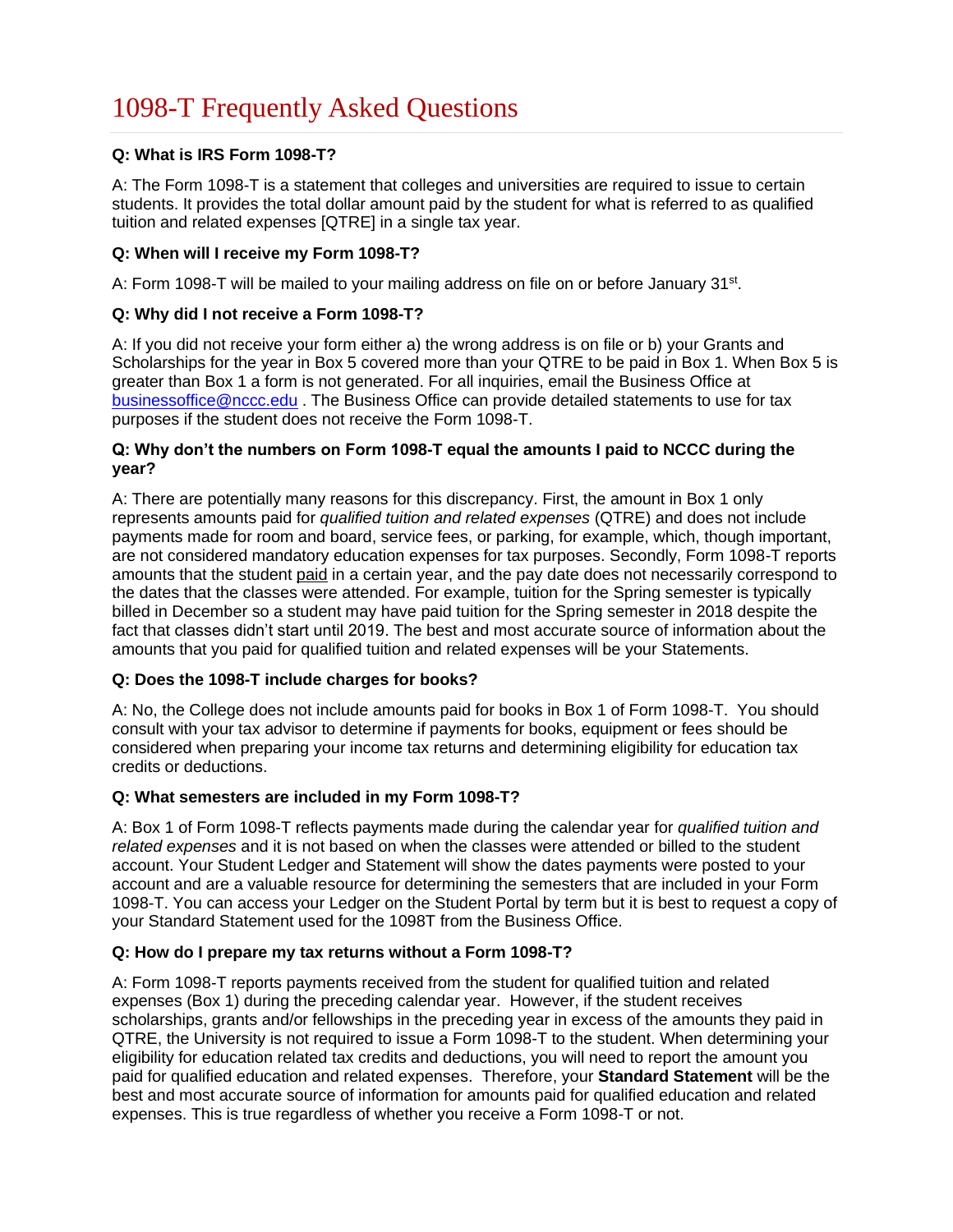# **Q: My accountant says that the College must provide me with a form 1098-T.**

A: The College is **not** required, by the IRS, to furnish a Form 1098-T in the following instances:

**Ÿ** Payments for courses for which no academic credit is offered, even if the student is otherwise enrolled in a degree program.

**Ÿ** Enrolled student is a nonresident alien, unless requested by the student.

**Ÿ** Students whose qualified tuition and related expenses are entirely waived or paid entirely with grants/scholarships.

**Ÿ** Students for whom you do not maintain a separate financial account and whose qualified tuition and related expenses are covered by a formal billing arrangement between an institution and the student's employer or a governmental entity, such as the Department of Veterans Affairs or the Department of Defense.

## **Q: Why isn't Box 2 filled out on my Form 1098-T when it has been in prior year?**

A: In previous years, Form 1098-T included a dollar amount in Box 2 that represented the qualified tuition and related expenses (QTRE) the College *billed* to your student account for the calendar (tax) year. Due to a change to institutional reporting requirements under federal law, beginning with tax year 2018, the College must report in Box 1 the amount of QTRE you *paid* during the year.

## **Q: My SSN is wrong on my Form 1098-T. Can I have a new one sent to me?**

A: If your SSN is incorrect, you will need to complete Form **W-9S** and deliver it in person or via fax to the Bursar's Office at (518) 891-6562 and request that an updated Form 1098-T be issued. All requests must be in prior to March 31st, 2019 or a new 1098T cannot be created due to IRS deadlines for the College.

## **Q: I don't understand what I'm supposed to do with this Form 1098-T.**

A: We are unable to provide tax advice. For guidance you may want to consider IRS Publication 970 in addition to choosing a Tax Professional.

## **Q: How were the figures on my 1098T calculated?**

A: To calculate the figure in Box 1 the College determines the net of your *Qualifying Tuition and Related Expenses [QTRE]* for the calendar year. Then the payments made during the calendar year are calculated, less any refunds. The lesser of the two is reported in Box 1. For example:

**IF** the net of your **Payments** exceeds your **QTRE**; we reported your QTRE in Box 1

**IF** the net of your **QTRE** exceeds your **Payments;** we reported your Payments in Box 1

\*Please note, per IRS regulations, the figure provided in Box 1 will never exceed your QTRE. Additionally, all the figures used in the calculations occurring during the calendar year, not the academic year.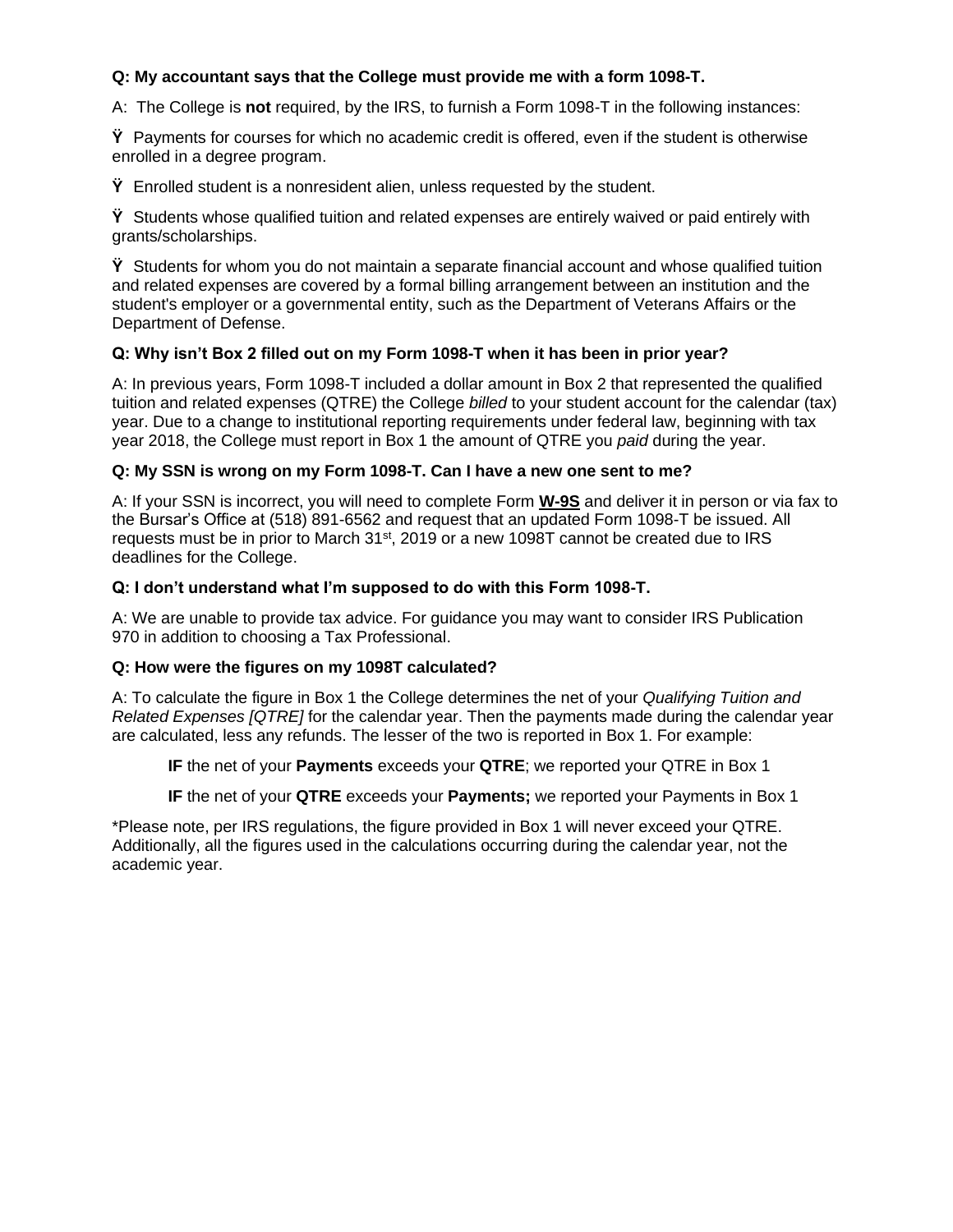## **Q: What does each box represent on the 1098T Form?**

## **Box 1: Payments Received for Qualified Tuition and Related Expenses**

Box 1 reports the qualifying tuition and related expenses paid during the calendar year. See chart for breakdown of what is included to calculate the figure in Box 1.

If you received a tuition waiver, then the amount of the QTRE expenses in Box 1 will be the "net" amount you paid after the waiver. If your waiver reduced your qualified educational expenses for that year to zero, then you will not receive a Form 1098-T in that year.

#### **Box 2: Blank**

Amounts billed are no longer allowed to be reported per the IRS regulation starting with the 2018 calendar year. All 1098Ts prior to the year 2018 were reported with Box 2 for all NCCC Students.

## **Box 3: Checkbox for a Change in Reporting Method**

The IRS determined all schools must report Box 1 starting with the 2018 1098T. This box was checked on all 2018 1098T forms as our College made the change.

## **Box 4: Adjustments Made for a Prior Year**

Represents a reduction in qualifying tuition and related expenses reported for a prior calendar year.

## **Box 5: Scholarships or Grants**

Displays the total amount of any scholarships or grants processed during the calendar year for payment of the student's cost of attendance.

## **Box 6: Adjustments to Scholarships or Grants for a Prior Year**

Similar to Box 4, Box 6 will show any reduction to the amount of scholarships or grants previously reported.

## **Box 7: Checkbox for Amounts for an Academic Period Beginning January through March of the next year.**

Box 7 is checked if any amounts billed for qualified tuition and related expenses reported for this tax form relate to an academic period which has yet to commence. For example, if you were billed in 2019 for the 2020 spring semester, the box will be checked. Please note, NCCC posts all costs for the 2020 term in the year 2020 and this box will not be checked.

## **Box 8: Check if at Least Half-Time Student**

This box is checked if the student was at least a half-time student during any academic period that began in the reporting year. A half-time student is a student enrolled for at least half the full-time academic workload for the course of study the student is pursuing (6 credits).

## **Box 9: Blank**

Not applicable to NCCC

## **Box 10: Blank**

Not applicable to NCCC